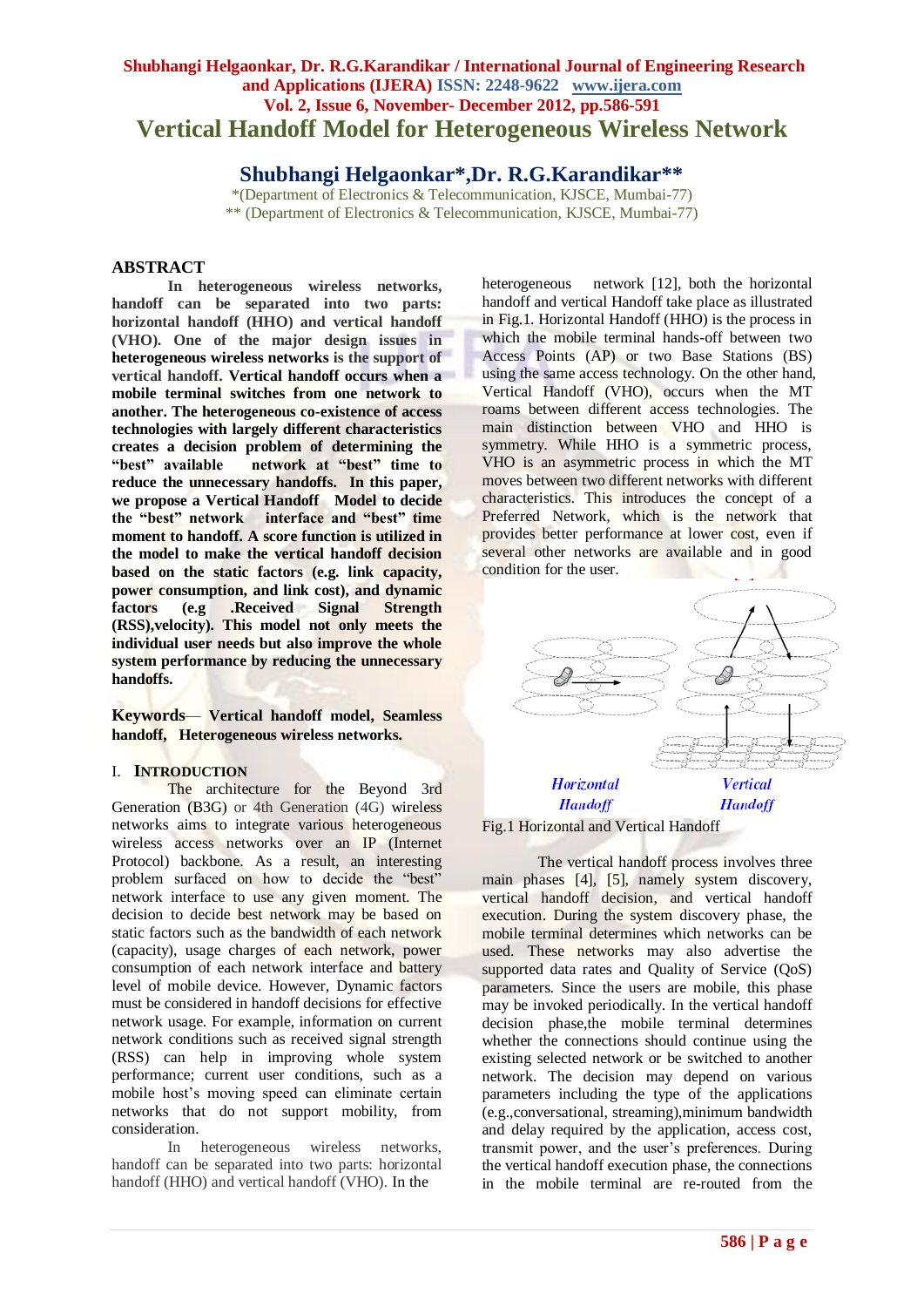existing network to the new network in a seamless manner. This phase also includes the authentication, authorization, and transfer of a user's context information.

A seamless handoff is defined as a handoff scheme that maintains the connectivity of all applications on the mobile device when the handoff occurs. Seamless handoffs aim to provide continuous end-to-end data service in the face of any link outages or handoff events. Achieving low latency and minimal packet loss during a handoff are the two critical design goals of our handoff architecture.To achieve low latency path switching should be completed almost instantaneously and service interruptions should be minimized. In case of an actual connection failure, the architecture should attempt to re-connect as soon as the service becomes available; packet losses during the switching should also be minimized.

A Universal Seamless Handoff Architecture (USHA) was proposed in [2] to deal with both horizontal and vertical handoff scenarios with minimal changes in infrastructure (i.e., USHA only requires deployment of handoff servers on the Internet.) USHA is an upper layer solution; however, instead of introducing a new session layer or a new transport protocol, it achieves seamless handoff by following the middleware design philosophy [6], integrating the middleware with existing Internet Services and applications. USHA is based on the fundamental assumption that handoff, either vertical or horizontal, only occurs on overlaid networks with multiple Internet access methods (i.e. soft handoff), which translates to zero waiting time in bringing up the target network interface when the handoff event occurs. If coverage from different access methods fails to overlap (i.e. hard handoff), it is possible for USHA to lose connectivity to the upper layer applications.

In this study, we propose a Vertical Handoff Model to decide the "best" network interface and "best" time moment to handoff. A score function is utilized in the model to make the vertical handoff decision based on the static factors (e.g. link capacity, power consumption, and link cost), and dynamic factors (e.g .Received Signal Strength,velocity). A Vertical handoff Model implementation is employed on the top of the Universal Seamless Handoff Architecture (USHA), which is a simple and practical seamless handoff solution [2]. The results show that the proposed Vertical handoff model can adequately perform vertical handoff to the "best" interface at the "best" moment.

This paper is organized as follows. The vertical handoff model is described in Section II. Simulation results are presented in Section III. Conclusions are given in Section IV.

# **II. VERTICAL HANDOFF MODEL**

This section presents the proposed Vertical handoff decision model which support flexible configuration in executing vertical handoffs. Fig. 2 depicts the proposed Vertical handoff decision model. A Handoff Control Center (HCC), monitors the various inputs collected from the network interfaces and their base stations (BS), analyze this information and took handoff decisions. It also provides the connection between the network interface and the upper layer applications. HCC is composed of five components: Network Analysis (NA), Network Discovery (ND), Vertical handoff decision (VHD), system monitor(SM) and Vertical Handoff executor (VHE). NA is responsible for monitoring the status of each network interface (i.e. offered bandwidth, user charges, power consumption of network interface) and analyzing based on the calculated score function. SM monitors and reports system information(i.e.current remaining battery and user preferences) to NA module. ND module discovers all the available networks at fixed time intervals. It monitors the velocity of mobile station (MS) and the Received signal strength (RSS) of the base station (BS), select the candidate networks and assigns them priorities.Finally, the VHD module takes the decision, for selecting "Best" network to handoff, based on the inputs from NA and ND modules. Finally, the Decision Phase is used to select the "Best" network and executing the handoff to the selected network.



Handoff Control Centre (HCC)

Fig. 2 Vertical handoff Model

The algorithm for Vertical handoff decision:

- Priority Phase: (Network Discovery)
- 1. Add all the available network into list.
- 2. Scan all the networks and record their Received Signal Strength (RSS).
- 3. Record the velocity of the mobile station (MS).
- 4. Remove the networks which do not satisfy the required RSS and velocity criteria.
- 5. Calculate and assign the priorities to all the candidate network based on the difference between RSS and its threshold value RSST.
- 6. Continue with normal phase.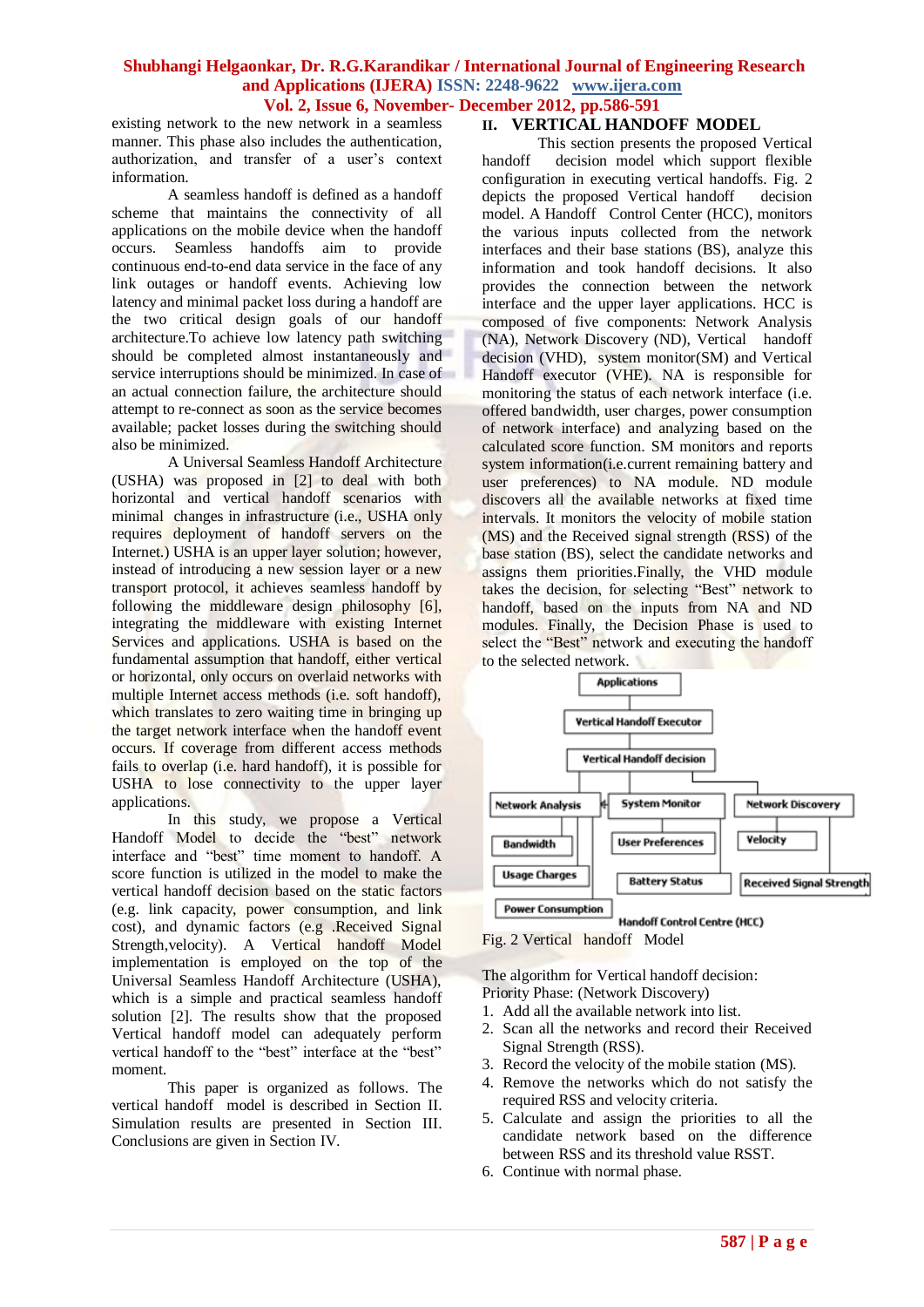Normal Phase: (Network Analysis)

- 7. Collect current system status from SM component and determined the weigh factors.
- 8. Collect information on every wireless interface in the candidate list.
- 9. Calculate static score "S" using a Cost function for every network.
- 10.Continue with decision Phase.
- Decision Phase: (Network Selection and Execution)
- 11.Calculate a dynamic score "DScore" by multiplying the priority of each candidate with it's static score "S'.
- 12.Select the network with the highest value of "DScore".
- 13. Handoff all the current information to the "Selected Network" if different from current network.

The Priority Phase is used to remove all the unwanted and ineligible networks from the prospective candidate networks. The Normal Phase is used to accommodate user-specific preferences regarding the usage of network interfaces. The user preferences are expressed in terms of weight factors. Finally , the Decision Phase is used to select the "Best" network and executing the handoff to the selected network.

#### **A. System Monitor**

This module monitor the current battery level of the mobile station and record the user preferences for various networks based on the current battery level, offered bandwidth, usage charges and power consumption by their interface card. These preferences, expressed in terms of weight factors, are passed on to the Network Analysis module to calculate the score function.

#### **B. Network Analysis (NA)**

The network is analyses based on a static score S. The S can be defined as a function of the following parameters: the offered bandwidth  $(B_n)$ , power consumption of using the network access device  $(P_n)$  and the usage charge of the

network  $(C_n)$ - $S_n = f(B_n, P_n, C_n)$  (1)

Here,  $S_n$  is the static score for network n.

We can imagine that such a score function is the sum of some normalized form of each parameter. Normalization is needed to ensure that the sum of the values in different units is meaningful. In general, suppose that there are k factors to consider in calculating the score, the final score of the interface i will be a sum of k weighted functions.

$$
S_i = \sum_{j=1}^{k} w_j f_{i, j} \quad 0 < S_i < 1, \qquad \sum_{j=1}^{k} w_j = 1 \tag{2}
$$

In the equation,  $w_i$  stands for the weight of factor  $\mathbf i$ and fi,j represents the normalized score of interface i for factor j.

For our model –

$$
S_i = w_b f_{b,i} + w_p f_{p,i} + w_c f_{c,i}
$$
 (3)

Where

 $w<sub>b</sub>$  is weight factor for Offered Bandwidth,  $w<sub>p</sub>$  is weight factor for Power Consumption by network interface and w<sub>c</sub> is weight factor for Usage Cost of network.  $f_{b,i}$ ,  $f_{p,i}$  and  $f_{c,i}$  represents the normalized score of interface i for Offered Bandwidth, Power Consumption and Usage Cost respectively which are defined as :

$$
\mathbf{f}_{\mathbf{b},i} = \mathbf{e}^{\alpha} \mathbf{i} / \mathbf{e}^{\mathbf{M}} , \ \alpha \ge 0 \ \& \ \mathbf{M} \ge \alpha_i \tag{4}
$$

$$
f_{p,i} = 1/e^{\beta}i, \qquad \beta \ge 0
$$
  
\n
$$
f_{c,i} = 1/e^{\gamma}i, \qquad \gamma \ge 0
$$
\n(5)

The coefficients  $\alpha_i$ ,  $\beta_i$ ,  $\gamma_i$  can be obtained via a lookup table or

well-tuned functions as below:

| $\alpha_i = Min(x_i, M)/M$ | $;M=2Mbps$      | (7) |
|----------------------------|-----------------|-----|
| $\beta_i = 2/y_i$          | $; v_i$ : hours | (8) |
| $\gamma_i = z_i/20$        | $z_i$ : Rs./min | (9) |

Eq. 5  $\&$  6, used the inversed exponential equation for  $f_{p,i}$  and  $f_{c,i}$  to bound the result to between zero and one (i.e. these functions are normalized) and properly model users preferences. For  $f_{b,i}$  a new term M is introduced as the denominator to normalize the function, where M is defined as the maximum link capacity among all available interfaces. Note that, the properties of bandwidth and usage cost/power consumption are opposite (i.e. the more bandwidth the better,

Where as lower cost/power consumption is preferred).

#### **C. Network Discovery (ND)**

The object of this module is to identify all the Candidate

Networks from all the available networks and assign them Priority.

#### **Candidate Network Selection:**

A candidate network is the network whose received signal strength is higher than its threshold value and its velocity threshold is greater than the velocity of mobile station.

Let  $N = \{n_1, n_2, n_3, \ldots, n_k\}$  is the set of available network interfaces.

 $VT=\{vt_1, vt_2, vt_3, \ldots, vt_k\}$  is the set of threshold values of velocities for a mobile station for the respective networks.

 $RSST = {rsst_1, rsst_2, rsst_3, \ldots, rsst_k}$  is the set of threshold values of received signal strengths of respective networks.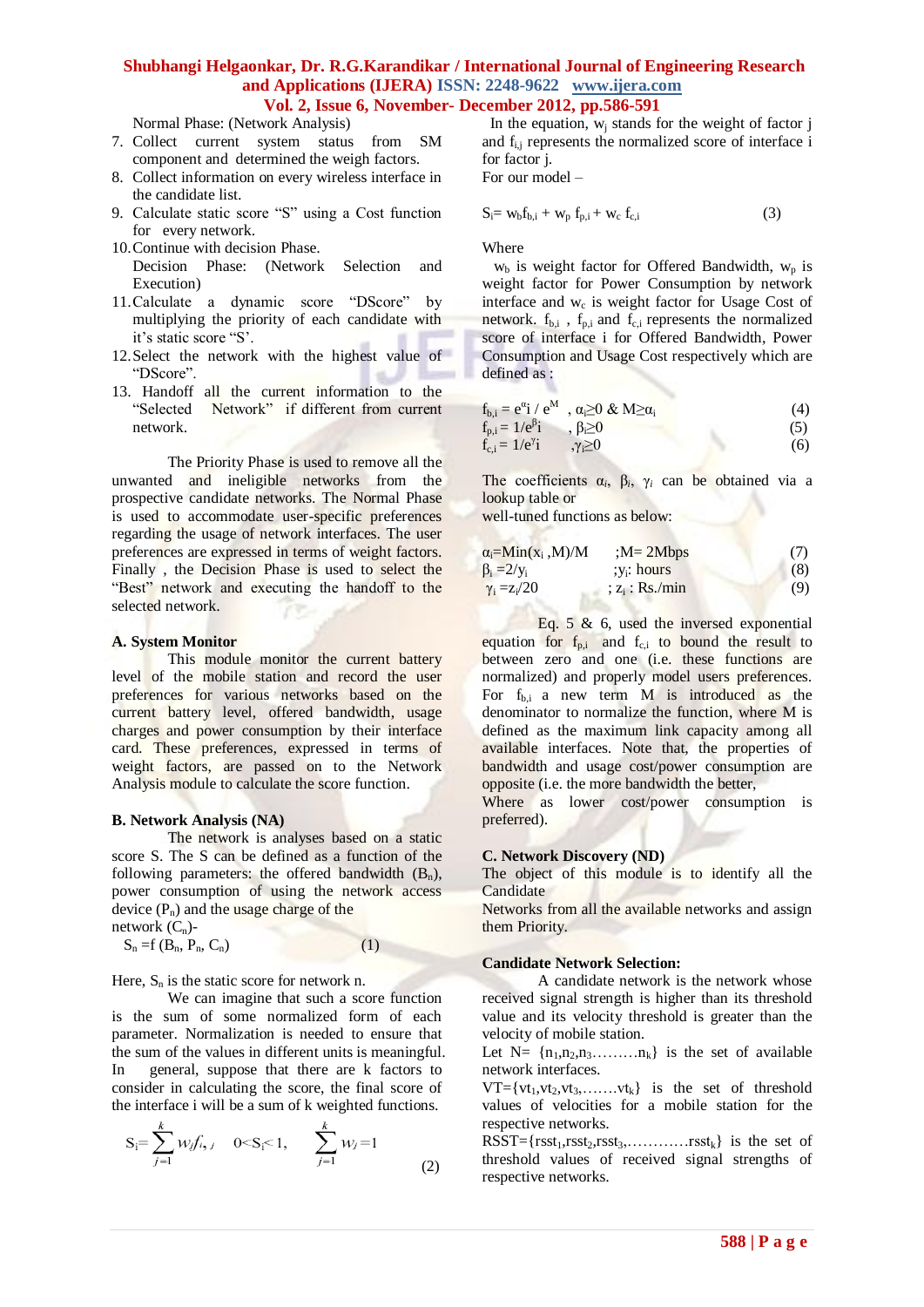$RssDiff = {RssDiff<sub>1</sub>,RssDiff<sub>2</sub>,...... RssDiff<sub>k</sub>}$  is the set of values of difference between the received signal strength and its threshold value.

 $CN = \{\}$  is the set of all eligible candidate networks into which the handoff can take place.

 $P = \{0, 1/k, 2/k, \ldots, 1\}$  is the set of priority values for jth network, where  $j=1..k$ 

The network base station (BS) and mobile station(MS) is observed for the RSS and Velocity respectively at the specified time intervals and the decisions are taken as below to select the candidate networks :

Let the MS is currently in network ni Then If  $RSS<sub>i</sub> <$  $r<sub>1</sub>$  then

For all  $n_i$  where  $i \neq i$ 

If  $(RSS_i > rsst_i$  and  $v_i < vt_i$ ) then

 ${CN} = {CN}$  U  ${n_i}$ 

RssDiffj=RSSj-rsst<sup>j</sup>

Priority Assignment:

The priority is based on RssDiff where higher the RssDiff means higher the priority. It is so because higher RssDiff indicate that the MS is more nearer to the BS of that network and hence the MS can stay for more time in the cell of the

respective network before asking for another handoff. Thus it makes possible to reduce the unnecessary handoffs and improve the overall performance of the system. The priory p is assigned to all the networks as below-

Let there are n candidate networks out of k available networks then

For  $i=1$  to k Do

If j is not a candidate network Then

 $P_i=0$ 

Else if j is the only candidate network Then  $P=1$ 

Else if network is at ith position in an ascending order sorted set of RssDiff Then

 $p_i=i/k$ ;

Using above rule based the Network Discovery module select the eligible networks from the all available networks and assign the priority.

## **D. Dynamic Decision (DD)**

This module is responsible to take final decision of selecting a particular candidate networks from a set of candidate networks decided earlier by network discovery (ND) module. A dynamic score "DScore" is calculated for each network i as below-

### **DScorei= Si \* pi**  $(10)$

Where Si is the score calculated by the NA module and pi is the priority decided by the ND module for the ith network. A candidate networks which has highest corresponding value of "DScore" is selected as the "best" network to handoff.

# **III. SIMULATION**

In order to evaluate and analyse the proposed Vertical handoff model, an application is written in VC++ to simulate a heterogeneous network system where two cellular systems GSM & CDMA and a WLAN form an overlay structure, as shown in Fig. 3. A mobile terminal (MT) with triple network interfaces can move in the cell boundaries of any network during simulation.

The mobile terminal MT can be in any one of the regions from A, B, C and D at a moment of time and is able to access the networks as per below: If the MT is in-

Region A – can access only CDMA network.

Region B – can access CDMA & GSM both.

Region C – can access only WLAN.

Region  $D$  – can access only GSM network.

The simulation is carried out for all four possible scenarios where the MT can be in WLAN or in CDMA or in GSM or in CDMA and GSM network at the start of simulation based on the assumed parameters as mentioned in Table I.While in roaming, the mobile terminal MT monitors the networks as well as system continuously for various parameters but the handoff decision function is executed at a specified time intervals, the value of which is provided by the user at the start of simulation.



Fig.3 The Proposed Model for Simulation

The simulations are performed for both SDM (i.e. standard decision model, which does not use received signal strength and velocity in decision making) and proposed VHDM (Vertical Handoff Decision Model) and The results are carried out for the randomness in RSS(Received Signal Strength) signal with respect to time and the static score S with respect to Band Width.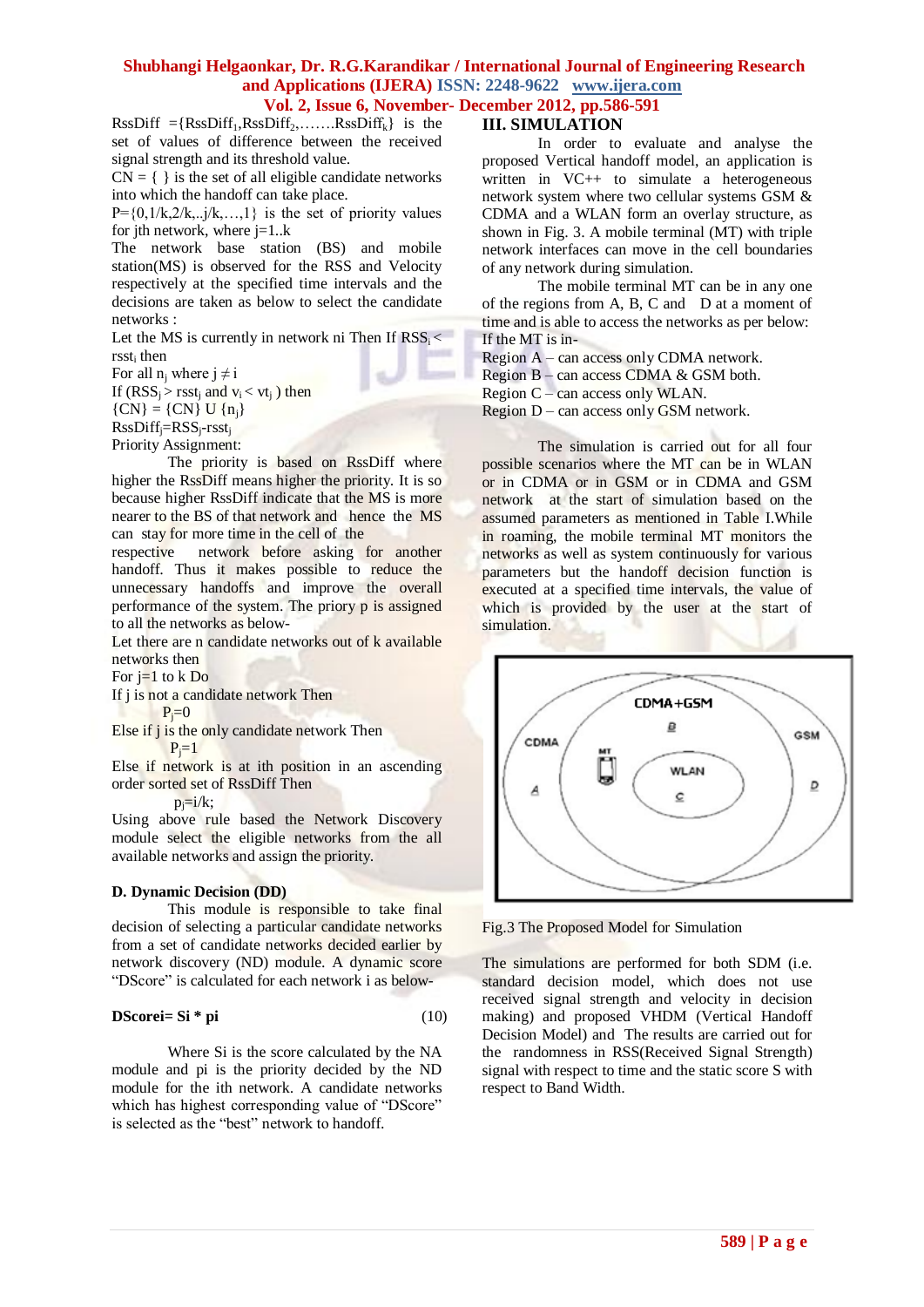|                                           | <b>SIMULATION PARAMETERS</b> |                    |             |                                |
|-------------------------------------------|------------------------------|--------------------|-------------|--------------------------------|
|                                           | WLA<br>N                     | <b>GSM</b>         | <b>CDMA</b> | <b>CDMA&amp;</b><br><b>GSM</b> |
| Offered                                   | $\mathfrak{D}$               | 100                | 150         | 120                            |
| Bandwidth(x)                              | <b>Mbps</b>                  | kbps               | kbps        | kbps                           |
| Power                                     | 3hrs                         | 2.5 <sub>hrs</sub> | 2hrs        | 3.5 <sub>hrs</sub>             |
| Consumption                               |                              |                    |             |                                |
| (y)                                       |                              |                    |             |                                |
| <b>Usage Cost</b>                         | 10                           | 5                  | 2.5         | 7                              |
| (z)                                       | Rs./mi                       | Rs/min             | Rs/min      | Rs/min                         |
|                                           | n                            | n                  |             |                                |
| Received                                  |                              |                    |             |                                |
| Signal<br>Strength<br>Threshold<br>(rsst) | 100dB                        | 150dB              | 125dB       | 170dB                          |
| Velocity                                  | 11                           | 13                 | 12          | 15                             |
| Threshold                                 | m/sec                        | m/sec              | m/sec       | m/sec                          |

Fig. 4 to Fig.7 shows the randomness in RSS(Received Signal Strength) signal with respect to time for WLAN, GSM,CDMA and CDMA & GSM. Fig.8 to fig.11 shows the static score S with respect to Band Width for WLAN, GSM, CDMA and CDMA & GSM.







Fig.5 RSS signal with respect to time for GSM.











Fig.8 Static score S with respect to Band Width for CDMA.